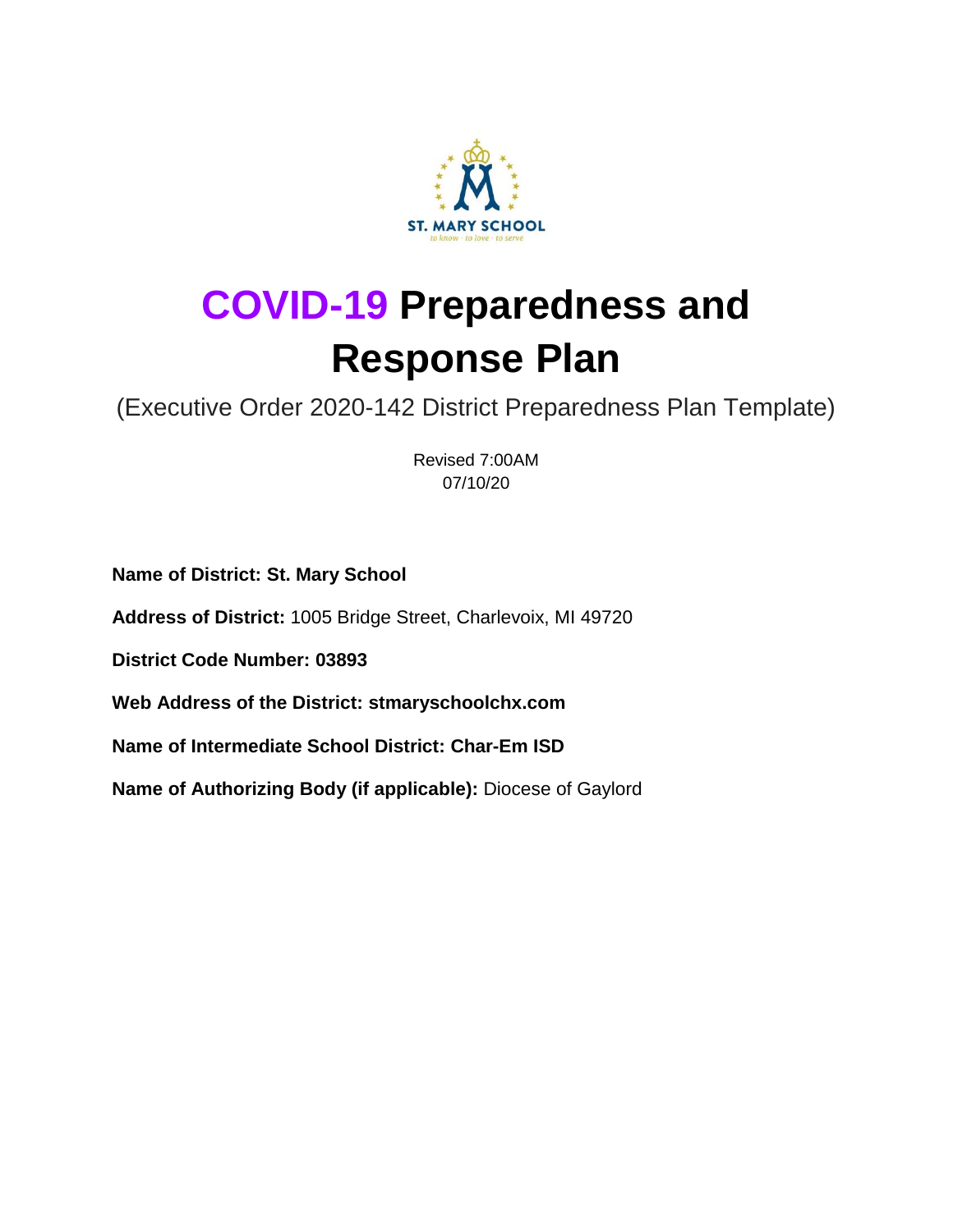### **Preparedness Plan Introduction**

Governor Whitmer's [Executive Order 2020-142](https://content.govdelivery.com/attachments/MIEOG/2020/06/30/file_attachments/1485859/EO%202020-142.pdf) "provides a structure to support all schools in Michigan as they plan for a return of pre-K-12 education in the fall. Under the order, school districts must adopt a COVID-19 Preparedness and Response Plan laying out how they will cope with the disease across the various phases of the [Michigan Safe](https://www.michigan.gov/documents/whitmer/MI_SAFE_START_PLAN_689875_7.pdf)  [Start Plan.](https://www.michigan.gov/documents/whitmer/MI_SAFE_START_PLAN_689875_7.pdf) In turn, the accompanying Michigan Return to School Roadmap offers a guide to the types of safety protocols appropriate during each phase. There's no onesize-fits-all solution: What works in Lansing may not work in Sault Sainte Marie. Districts will retain the flexibility to tailor their instruction to their particular needs and to the disease conditions present in their regions." (EO-2020-142)

Each district (public, public school academy (PSA), nonpublic, and intermediate school district (ISD) that educates pre-K-12 students) shall submit a single completed Assurance Document and Preparedness Plan to its Board in time for approval by August 15 or seven days before the first day of school, whichever comes first. This template, when completed, serves as a single Assurance Document and Preparedness Plan.

The Preparedness Plan will be collected by the Intermediate School District for public school districts, the authorizing body for public school academies, or the chief/designated school administrator for nonpublic schools for transmission to the State Superintendent of Public Instruction and State Treasurer by August 17, 2020. Additionally, this Preparedness Plan must be posted on the district's/PSA's, or nonpublic school's public website home page no later than August 17, 2020. A single application should be filed by the district rather than multiple applications for individual schools within a district.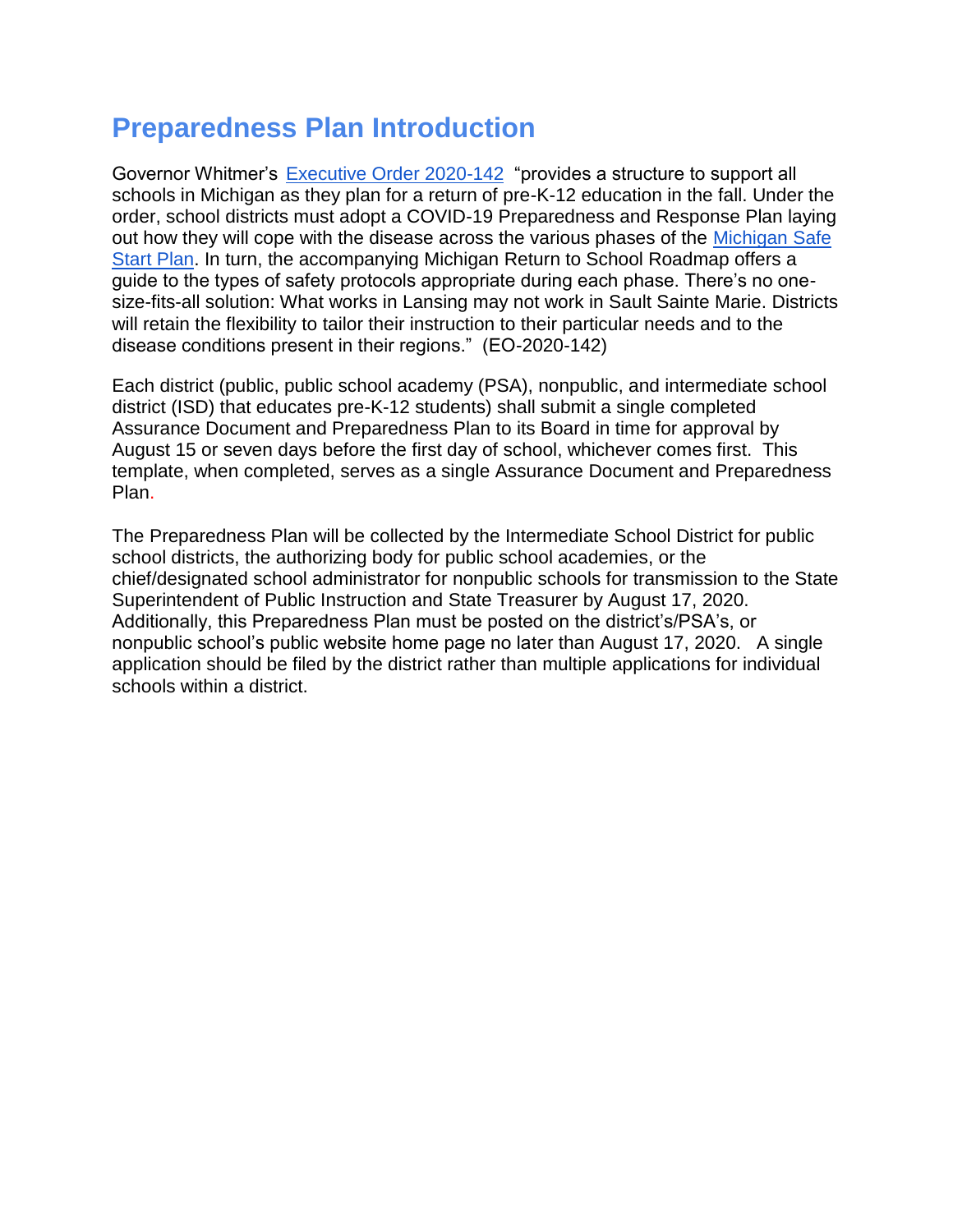## **Preparedness Plan Assurances**

The District agrees to meet all of the following requirements of Executive Order 2020-142

- $\sqrt{ }$  The District assures that when it provides in-person instruction to its students without disabilities, the district must also provide in-person instruction to its students with disabilities, consistent with their individualized education programs (IEPs).
- $\sqrt{ }$  The District assures that when schools are closed to in-person instruction, districts must strive in good faith and to the extent practicable, based upon available resources, technology, training, and curriculum, as well as the circumstances presented by COVID-19, to provide equal access to any alternative modes of instruction to students with disabilities from birth through age 26. This assurance includes the provision of auxiliary services under section 1296 of the Revised School Code, MCL 380.1296.
- ✓ The District assures that while any state of emergency or disaster related to the COVID-19 pandemic continues, it shall comply with guidance from the United States Department of Education, including its Office of Civil Rights and Office of Special Education and Rehabilitative Services, and the Michigan Department of Education concerning the delivery of alternative modes of instruction to students with disabilities in light of the impact of COVID-19.
- $\sqrt{ }$  The District assures that it shall, to the extent practicable and necessary, make individualized determinations whether and to what extent compensatory services may be needed for students with disabilities in light of the school closures during the 2019–2020 school year.
- ✓ The District assures that during **Phase 1, 2, or 3** of the *Michigan Safe Start Plan* it will close its buildings to anyone except: (a) District employees or contractors necessary to conduct minimum basic school operations consistent with a Preparedness Plan, including those employers or contractors necessary to facilitate alternative modes of instruction, such as distributing materials and equipment or performing other necessary in-person functions. (b) Food-service workers preparing food for distribution to students or their families. (c) Licensed child-care providers and the families that they serve, if providers follow all emergency protocols identified by the state.
- ✓ The District assures that during **Phase 1, 2, or 3** of the *Michigan Safe Start Plan* it will suspend athletics, after-school activities, inter-school activities, and busing.
- ✓ The District assures that during **Phase 1, 2, or 3** of the *Michigan Safe Start Plan* it will provide for the continued pay of school employees while redeploying staff to provide meaningful work in the context of the Preparedness Plan, subject to any applicable requirements of a collective bargaining agreement.
- ✓ The District assures that in **Phases 1, 2, or 3** of the *Michigan Safe Start Plan* it will provide for the continuation of food distribution to eligible students.
- ✓ The District assures that during **Phase 4** of the *Michigan Safe Start Plan* it will prohibit indoor assemblies that bring together students from more than one classroom.
- ✓ The District assures cooperation with the local public health department if a confirmed case of COVID-19 is identified, and agrees to collect the contact information for any close contacts of the affected individual from two days before he or she showed symptoms to the time when he or she was last present in school.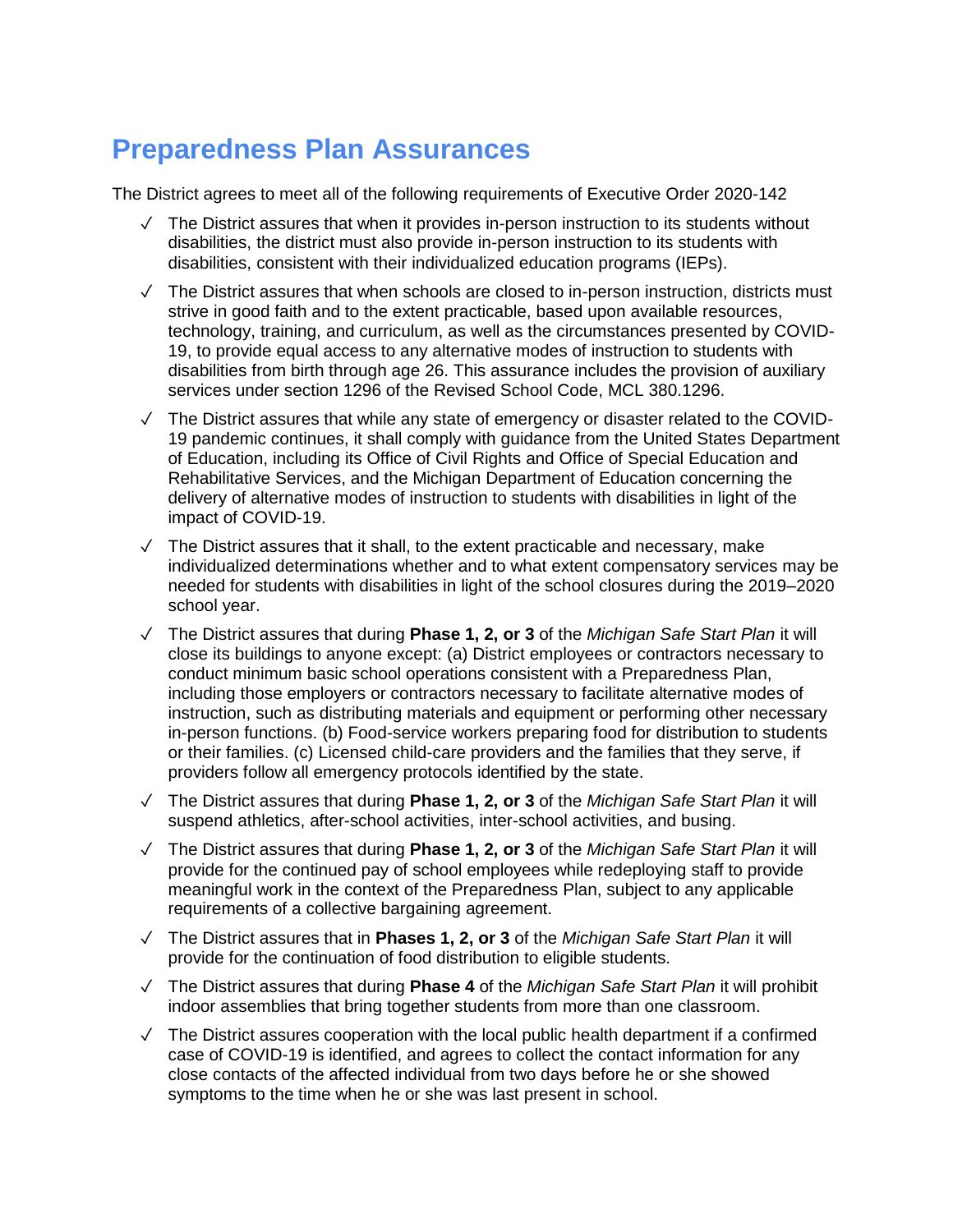# **Preparedness Plan**

Every district must develop and adopt a COVID-19 Preparedness and Response Plan ("Preparedness Plan") that is informed by *Michigan's 2020-21 Return to School Roadmap* ("Return to School Roadmap") from the COVID-19 Task Force on Education and Return to School Advisory Council.

In accordance with Executive Order 2020-142 a plan must include all the following parts:

- **A.** The policies and procedures that the District will follow when the region in which the district is located is in **Phase 1, 2, or 3** of the *Michigan Safe Start Plan.* 
	- 1. Describe how the district will offer alternative modes of instruction other than in-person instruction and a summary of materials each student and the student's parents or guardians will need to meaningfully access the alternative modes of instruction included in the Preparedness Plan. If the Preparedness Plan relies on electronic instruction, the Preparedness Plan must consider how the district will aid students who lack access to computers or to the internet. This is also in the Continuity of Learning and COVID-19 Response Plan submitted in April. You may want to update and link to this plan in your response below.

PK – 3<sup>rd</sup> grade will use a combination of online and packet instruction and activities. Teachers will provide daily lessons and supplemental learning videos to go with each lesson either recorded or live within Google and Zoom. All work and activities will be uploaded to Google Classroom.

4<sup>th</sup>-8<sup>th</sup> grade will have live and recorded lessons online for all students using school provided devices. All lessons and plans will be distributed and accessed through Google Classroom. If internet access is a problem, lessons will be recorded and saved to a zip drive for students to access the information.

• Regarding attendance, students are required to participate in daily class sessions/meetings with staff. Teachers will take attendance of all meetings/lessons with students. Teachers will require notification from parents when students will not be in attendance.

• Parents will be given student Google Classroom passwords in order to acknowledge the day's lessons and to ensure parents are informed of each day's learning goal and expectation.

• Teachers will maintain standard grading methods.

• Teachers will be in school and maintain regular hours for the school day.

• Attendance and schoolwork completion will be monitored and students will receive feedback on their work.

- **B.** The policies and procedures that the District will follow when the region in which the District is located is in **Phase 4** of the Michigan Safe Start Plan. Those policies and procedures must, at a minimum, include:
	- 1. **Face coverings** (p. 22)
		- a. Please describe how the district will implement **requirements** for facial coverings that at a minimum require the wearing of face coverings, except during meals and unless face coverings cannot be medically tolerated, for:
			- i) All staff and all students in grades preK-12 when on a school bus.
			- ii) All staff and all students in grades preK-12 when in indoor hallways and common areas.
			- iii) All staff when in classrooms.
			- iv) All students in grades 6 and up when in classrooms.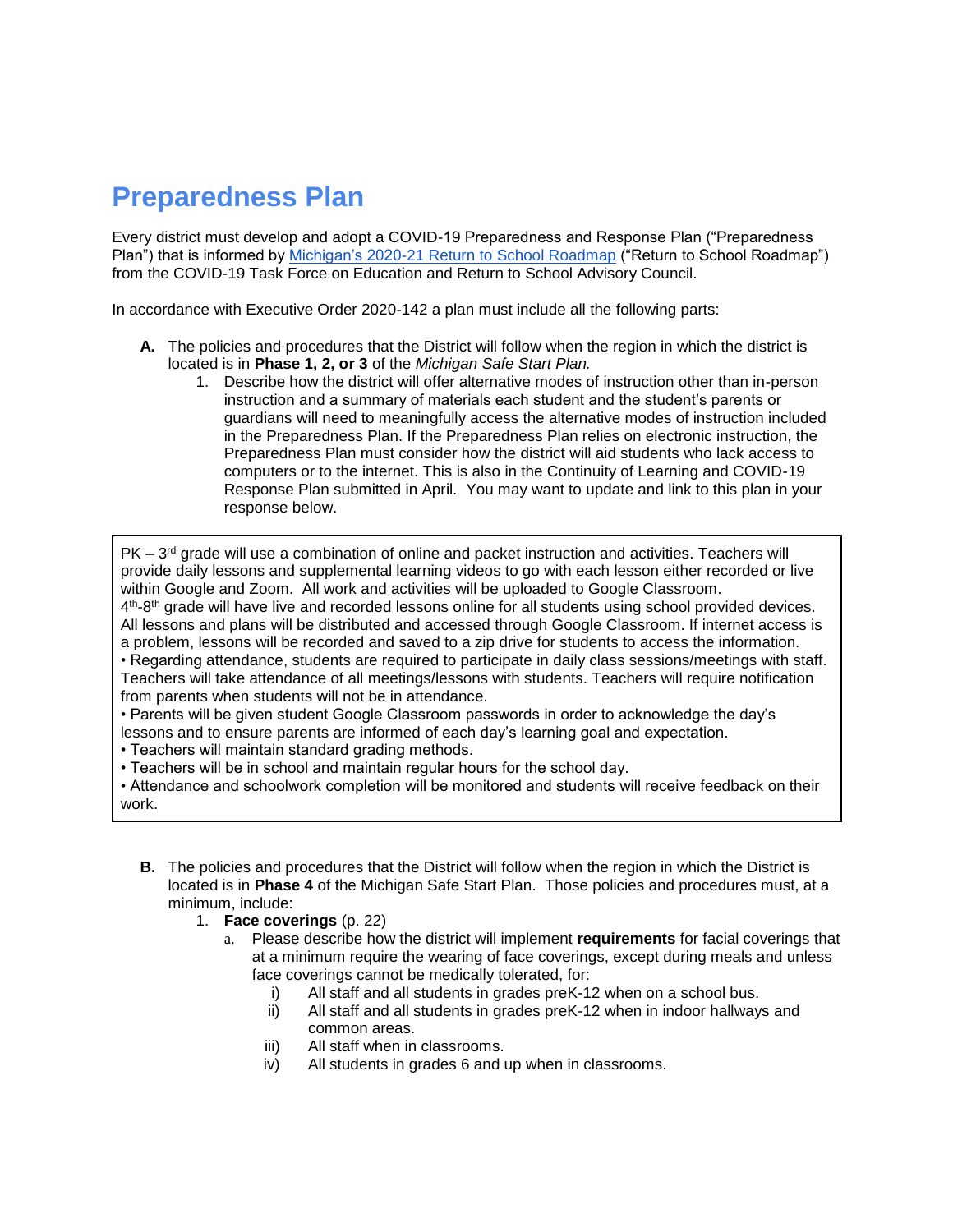v) All students in grades kindergarten through grade 5 unless students remain with their classes throughout the school day and do not come into close contact with students in another class.

In Phase 4, in school learning will take place with social distancing requirements followed, students in learning cohorts for the day, and masks worn anywhere that social distancing may be compromised. All staff and students will be required to wear face coverings in the hallways and common areas except during meals and unless they cannot be medically tolerated.

All staff will be required to wear face coverings in classrooms and other common areas, unless they cannot be medically tolerated.

All students in grades 6, 7, 8, and those in grade 5 who change classes will wear facemasks when in the classroom, unless they cannot be medically tolerated.

All students in grades K through grade 5 who do not change classes will not be required to wear facemasks in the classroom since they will remain in the same class with the same teacher throughout the day.

Students will be assessed to determine areas of strengths and weaknesses using NWEA testing. These test results will help to solidify a learning plan for each student. Data from this testing will be used to discover gaps in learning and staff will design interventions as needed.

Students needing extra support will receive Title I instruction for Reading and Math.

Progress monitoring will be frequently used to determine if the plan in place needs attention.

Students will be transported to school each day by their parents or public school bus. The child will be dropped off outside to be brought in by a staff member.

### **2. Hygiene**

Please describe how you will implement the **requirements** for hygiene protocols from the *Return to School Roadmap* (p. 22-23*).*

Every classroom has sinks, automated hand soap dispensers, sanitizer with 75% alcohol, paper towels, tissues, and signs reinforcing proper handwashing techniques. Teachers will teach and reinforce handwashing with soap and water for at least 20 seconds and the safe use of hand sanitizer. Handwashing will be enforced every time students enter the classroom, routinely every 2-3 hours, and before and after meals.

Students and staff will be educated and regularly reminded on how to cough and sneeze into their elbows, or to cover with a tissue. Used tissues will be thrown into the trash and hands will be washed immediately.

Soap, hand sanitizers, and paper towel will be filled every evening. Extra supplies will be stored in the teachers locked cabinet.

Students will have their own supplies and will not share with others.

Each Student has their own locker to store their personal belongings.

### **3. Cleaning**

Please describe how you will implement the cleaning **requirements** for cleaning protocols from the *Return to School Roadmap* (p. 27)*.*

Frequently touched surfaces including light switches, doors, benches, bathrooms, door handles, will be cleaned every 4 hours using an EPA approved disinfectant cleaner.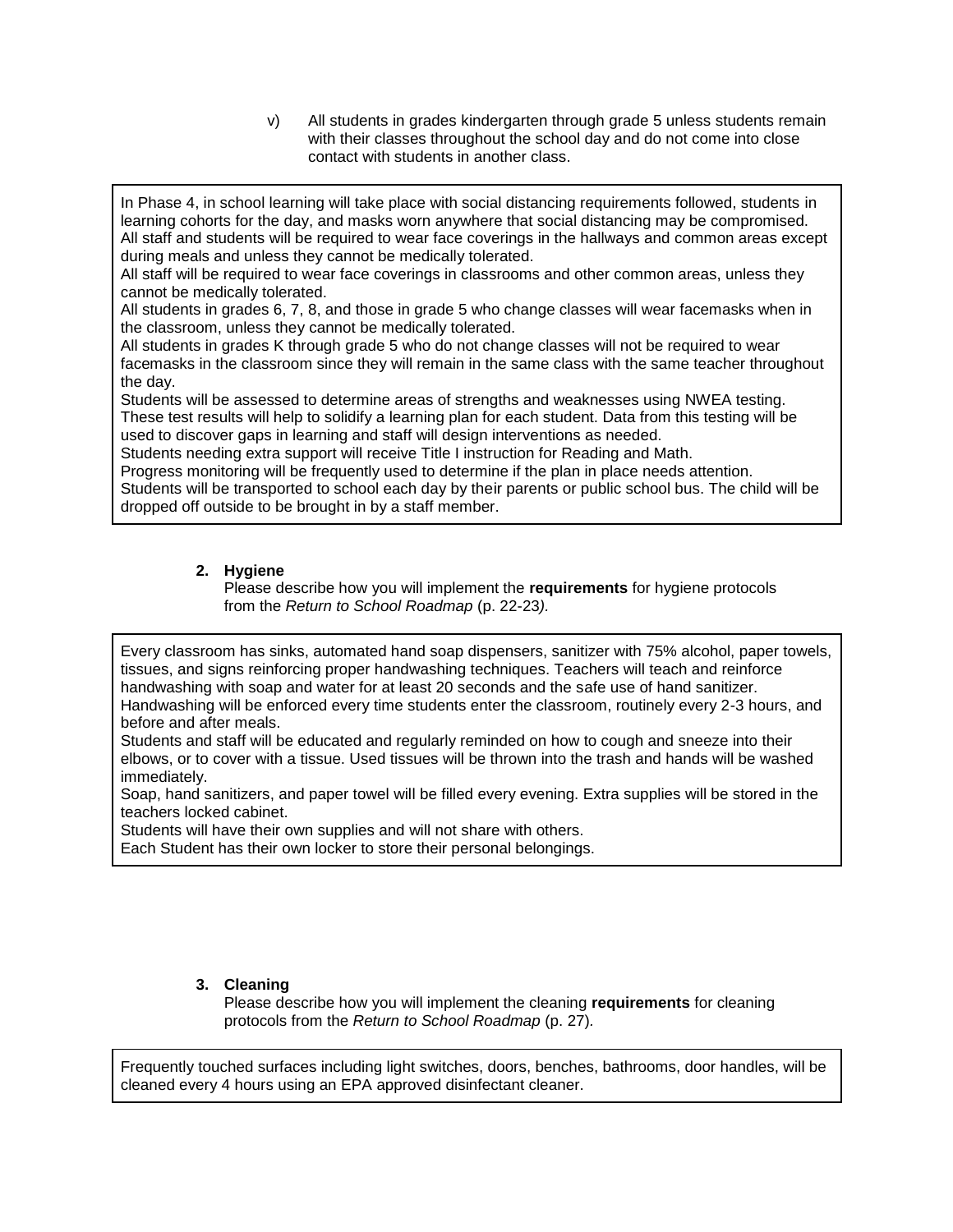Hands-on classrooms (Art, Computer Lab, Library, Music Room) will undergo cleaning after every class period with an EPA approved disinfectant cleaner.

Student desks will be wiped down after every class period with an EPA approved disinfectant cleaner. Playground structures will undergo normal routine cleaning.

All cleaning and disinfection products will be stored in the locked maintenance room. Staff will ensure that the room is properly ventilated when cleaning and will wear gloves, face masks, and face shields while cleaning.

Classrooms will be deep cleaned after school every day using an EPA approved disinfectant cleaner. They will also be sprayed each evening with a disinfectant spray.

#### **4. Athletics**

Please describe how you will implement the **requirements** for athletics protocols from the *Return to School Roadmap* (p. 27).

NA – No athletics offered this year.

#### **5. Screening**

Please describe how you will implement the **requirements** for screening protocols from the *Return to School Roadmap* (p. 24).

School Staff and Administration will conduct a daily entry self-screening including a monitoring form covering symptoms and suspected or confirmed exposure to people with COVID 19, and temperature check. If they exhibit any respiratory or gastrointestinal symptoms, or have a temperature of 100.4 or greater, they should stay home.

Students will be screened by their parents prior to entering the building. An agreement form will be provided to parents outlining the responsibility of the parent to check for symptoms (temp 100.4 or higher, sore throat, new uncontrolled cough, diarrhea, vomiting, abdominal pain, new onset of severe headache, especially with a fever), as well as history of travel or close contact with a person under quarantine for possible exposure or a person confirmed with COVID-19. A screening form provided by our local health department will be provided to our parents.

The principal's office will be used as the quarantine area and the principal will care for those who become ill during the school day. Students who become ill with symptoms will be placed in this area with a surgical mask until they can be picked up. Symptomatic students sent home from school will be kept home until they have tested negative or have completely recovered according to the CDC guidelines.

#### **6. Testing**

Please describe how you will implement the **requirements** for testing protocols from the *Return to School Roadmap* (p. 25).

Students who develop a fever or become ill with COVID-19 symptoms at school will wear a mask and be transported by their parents for off-site testing.

Staff who develop a fever or become ill with COVID-19 symptoms at school will wear a mask and be transported for off-site testing.

Students and staff sent home must be kept home until they have tested negative, or have been released from isolation according to the CDC guidelines.

Families will be notified of the presence of any laboratory positive or clinically diagnosed cases in the classroom and/or school to encourage closer observation for any symptoms at home.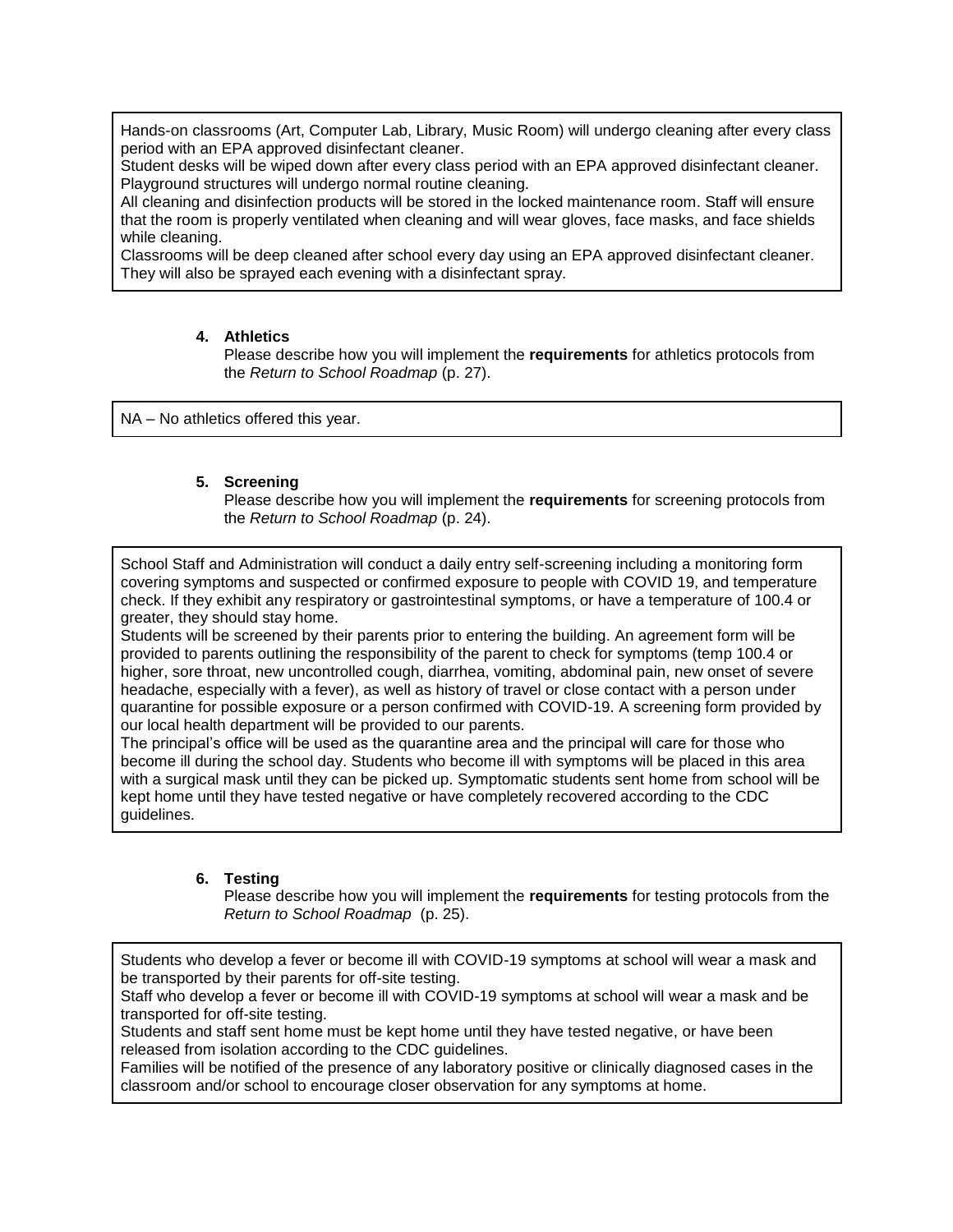In the event of a lab or clinically diagnosed case, the Health Department will do contact tracing. Health Department guidelines will be followed.

#### **7. Busing and Student Transportation**

Please describe how you will implement the **requirements** for busing and student transportation protocols from the *Return to School Roadmap* (p. 28).

Parents transport students to school, or students ride on the Charlevoix Public Schools bus and will follow their guidelines.

#### **C. Describe the policies and procedures that the district will follow when the region in which the district is located is in Phase 5 of the Michigan Safe Start Plan.**

In Phase 5, in school learning will take place with social distancing requirements followed and masks worn anywhere that social distancing may be compromised.

All staff and students will be required to wear face coverings in the hallways and common areas except during meals and unless they cannot be medically tolerated.

All staff who cannot socially distance themselves from students will be required to wear face coverings in classrooms unless they cannot be medically tolerated.

Students will continue to remain in cohorts throughout the day except for some students from grade 5 and all students in grades 6, 7, and 8, who will wear face masks in between classes.

Students will be assessed to determine areas of strengths and weaknesses using NWEA testing. These test results will help to solidify a learning plan for each student. Data from this testing will be used to discover gaps in learning and staff will design interventions as needed.

Students needing extra support will receive Title I instruction for Reading and Math.

Progress monitoring will be frequently used to determine if the plan in place needs attention.

Students will be transported to school each day by their parents or public school bus. The child will be dropped off outside to be brought in by a staff member.

**1.** Indicate which highly recommended protocols from the *Return to School Roadmap* the district will include in its Preparedness Plan when the region in which the district is located is in **Phase 5** of the *Michigan Safe Start Plan.* 

Face masks worn by students and teachers in hallways and common areas. Teachers working in close proximity with students must wear a facemask.

The same hygiene behaviors practiced in Phase 4 will be practiced in Phase 5.

Spacing 6 feet will be practiced with clear Plexiglas barriers where distancing is not feasible.

The same guidelines for screening and testing students and staff in Phase 4 will be practiced in Phase 5.

Protocols for cleaning in Phase 4 will be practice in Phase 5.

Checklist provided to all students/families/staff to self-identify for COVID-19. Requests for alternative learning arrangements or work reassignments will be provided with the use of distant learning through streaming.